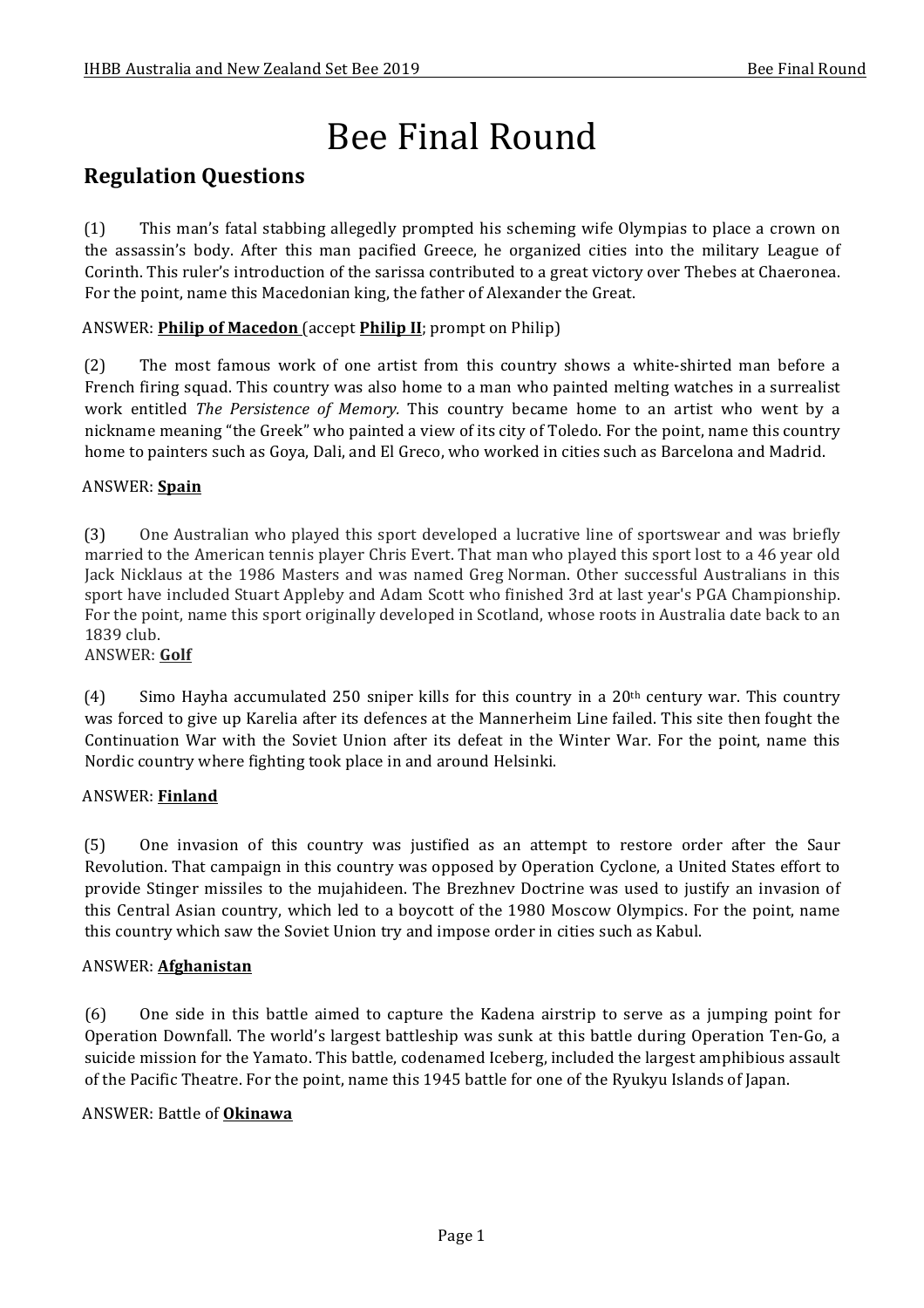(7) This religion's mythology includes the Three Pure Ones and the Jade Emperor. A thinker from this religious tradition wrote that he couldn't be sure if he was dreaming he was a butterfly or if the butterfly was dreaming; that thinker, Zhuangzi [JWANG-tsuh], is one of the great sages of this religion alongside Laozi [LAO-tsuh]. For the point, name this Chinese religion whose namesake concept is sometimes translated "The Way" and which is often represented with a taichi symbolizing yin and yang.

ANSWER: **Dao**ism (or **Tao**ism; prompt on "Chinese Religion" or "Chinese Folk Religion" before mention)

(8) Outside this city's Conrad Hilton hotel, protesters chanted "The whole world is watching" as police beat them. A group including the Yippie leaders Jerry Rubin and Abbie Hoffman were put on trial for protesting in this city. George McGovern was supported in a speech in this city by Abraham Ribicoff, who complained of "Gestapo tactics" during the 1968 Democratic National Convention. On election night in 2008, Barack Obama held a victory rally in this city's Grant Park. Mayor Richard J. Daley led, for the point, what largest city in Illinois?

#### ANSWER: **Chicago**

(9) This man turned on his former ally, Rim Sin I, after the city of Larsa failed to aid this man in his fight against Elam. This member of the Amorite First Dynasty completed a campaign begun by his father Sin-Muballit. This man is depicted receiving instruction from Shamash at the top of a stele where 282 of his decrees were inscribed. Under this man's rule, punishments were based on the idea of "an eve for an eye." For the point, name this Babylonian king known for his law code.

#### ANSWER: **Hammurabi**

(10) After he left the Philippines, this city served as Southwest Pacific headquarters for Douglas MacArthur in World War II. This city was affected by severe flooding in 2011 that was only partially mitigated by the Wivenoe Dam. This city developed from initial European settlements that were centered near Moreton Bay and a namesake river. For the point, name this city that while not located there, was named after the Governor of New South Wales from 1821 to 1825, and has since grown to become Australia's third largest, the capital of Queensland.

#### ANSWER: **Brisbane**

(11) An admiral was so frustrated with his side's poor luck during this battle that he wanted to quit the navy. That admiral, Chuichi Hara, commanded the 5th Carrier Division during this battle which occurred during Operation MO. The Shokaku was crippled during this battle, while the Lexington was lost. For the point, name this first naval battle in history where neither side's ships directly saw each other, which took place in a namesake body of water off northeastern Australia.

#### Answer: Battle of **Coral Sea**

(12) Seven progressively staler loaves of bread indicate that the protagonist of this work failed to stay awake for seven days, preventing him from receiving the secret of immortality from Utnapishtim. This work was rediscovered in its 12-tablet form in the 19th century in excavations of the library of Ashurbanipal. A one-third mortal, two-thirds immortal Sumerian king is the namesake protagonist of, for the point, what ancient Mesopotamian epic poem?

#### ANSWER: Epic of **Gilgamesh**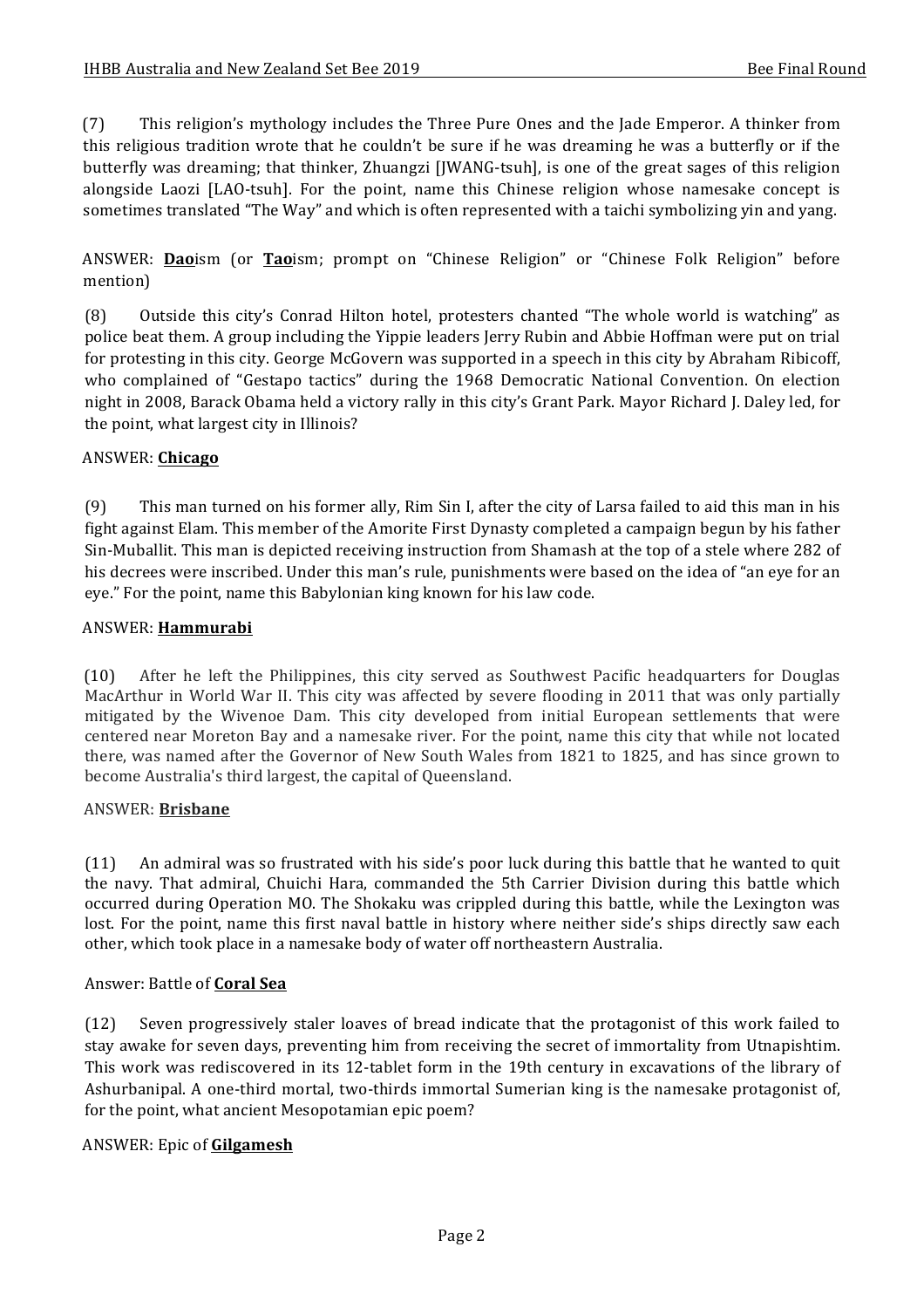(13) This goddess emerged from her father's left eye, and her brother once threw a flayed horse through the roof of her weaving hall. She was lured out of a cave by the lewd dancing of Uzuwe, and then was mesmerized by her own reflection in a mirror. She gave the Yasanaki Gem to her grandson, the first Emperor of Japan. For the point, name this chief sun goddess of the Shinto religion. ANSWER: **Amaterasu** 

(14) People recuperated during Wayeb' periods on the Haab' type of these systems. Base 20 and Base 18 are used in the "Long Count" type of these systems, which was unearthed on the side of Stela C at Tres Zapotes. An apocalypse was falsely believed to occur in 2012 due to the conclusion of a 5,126 yearlong cycle in, for the point, what type of system that was used by a certain Mesoamerican civilization to keep track of days?

#### ANSWER: **Mayan calendar**s (prompt on partial answers)

(15) After this country's monarchy gave away massive business concessions named for D'Arcy and Reuters, the Constitutional Revolution forced it to adopt a parliament. Operation Ajax overthrew a popular Prime Minister of this country, Mohammad Mossadegh. The last monarchial ruler of this country tried to emancipate its women in the White Revolution. For the point, name this Middle Eastern country that was ruled by the Qajar and Pahlavi dynasties from Tehran.

#### ANSWER: **Iran** (accept **Persia**)

 $(16)$  During the "Action at Lanark," this man rose to infamy by murdering the sheriff William Heselrig. Though this man was forced to abdicate the title of Guardian after losing at Falkirk, this man's alliance with Andrew Moray had scored a great victory over the Earl of Surrey in 1297. For the point, name this hero of Scotland who was victorious at Stirling Bridge.

#### ANSWER: William **Wallace**

 $(17)$  During this event, the crossing of the Luding Bridge proved to be a great propaganda victory. The Encirclement Campaigns necessitated this event, whose planners were interviewed in Edgar Snow's Red Star Over China. For the point, name this event, a military escape to Shaanxi to save the Red Army that was led by Mao Zedong in the Chinese Civil War.

#### ANSWER: **Long March** (or Hongjun **Chang Zheng**)

(18) This king was once served by Spencer Perceval, the only British Prime Minister to have been assassinated. Under this king, William Pitt was able to merge Ireland with England in the Act of Union. This king allowed his son to rule through the Regency Act, which was set up to combat this king's growing insanity. For the point, name this English king who lost control of the 13 American colonies.

#### ANSWER: George III

(19) The reign of this man included a regency period where the kingdom was ruled by Bairam Khan. "Nine Jewels" of this man's court included Faizi and Birbal, who aided this man in establishing a syncretic religion known as Din-i-ilahi. This man's other religious reforms included abolishing the jizya tax on non-Muslims. For the point, name this great Mughal emperor, the son of Humayun.

ANSWER: **Akbar** the Great (or **Akbar** I; accept Abu'l-Fath Jalal-ud-din Muhammad **Akbar**)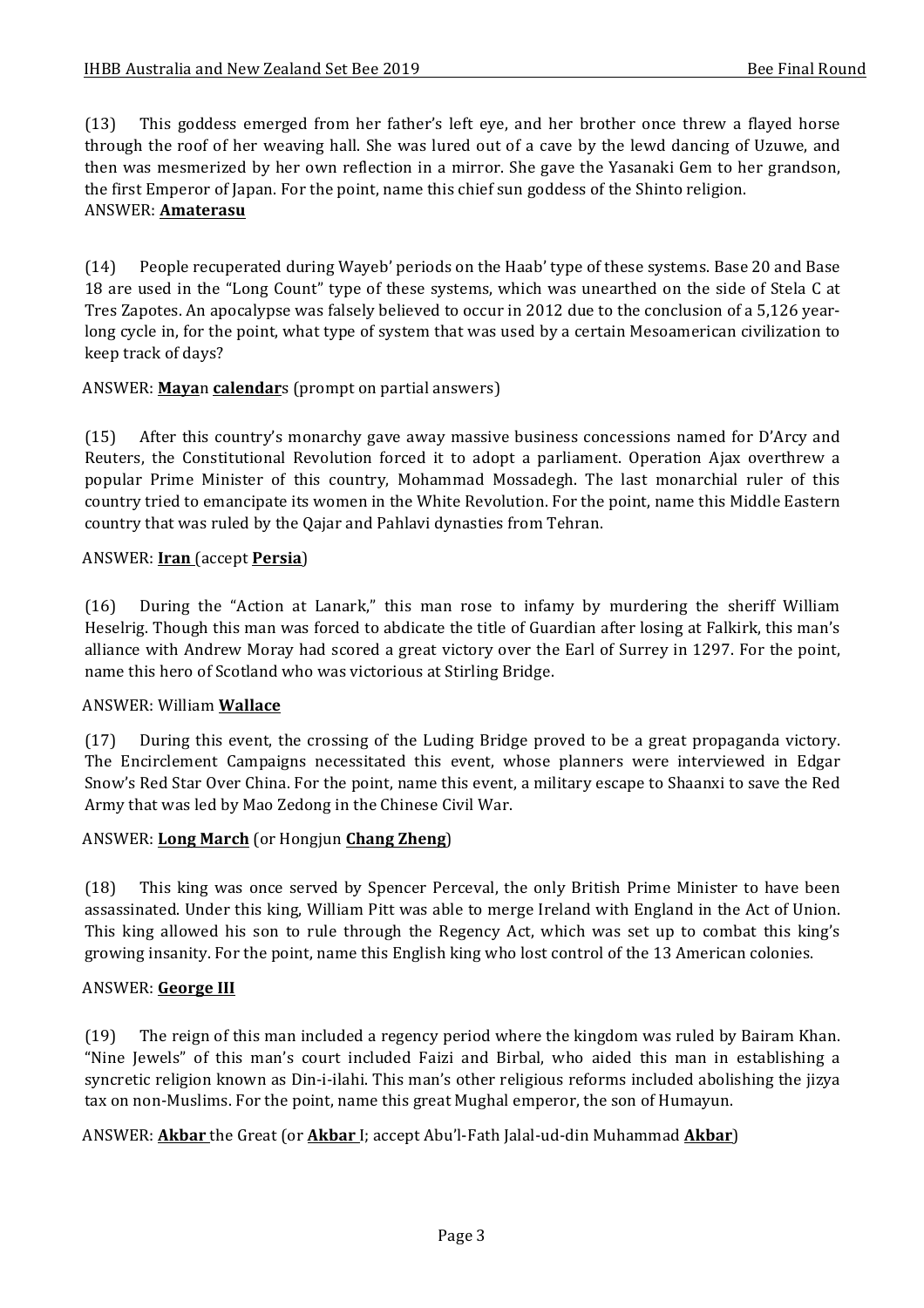(20) Mount Tahat in the Hoggar Mountains is the tallest mountain in this country, which has the largest land area of the countries in the Maghreb. This country's president Abdelaziz Bouteflika withstood the Arab Spring protests that toppled the Ben Ali regime in neighboring Tunisia. For the point, name this North African country from which French refugees fled cities like Oran during its war for independence.

#### ANSWER: **Algeria**

(21) Over 20,000 people were killed in one of these facilities in 27 AD in Fidenae, just outside Rome, causing the Senate to regulate the inspection of these facilities. In 1964, 328 people died in one of these buildings in Lima after police fired tear gas to stop a pitch invasion. Crushes are a common cause of death in disasters involving these buildings, as happened at Heysel in 1985 and Hillsborough in 1989; both of those disasters involved Liverpool FC. For the point, name this type of entertainment facility where "hooligan" fans have clashed during European football matches.

ANSWER: **stadium**s (accept amphitheater, as the Roman example was somewhat both; accept football/soccer **stadium**s and equivalents after the first sentence is over; prompt on "arena;" prompt on "theater" during first sentence only)

(22) This country was the site of Operation Dragon Rouge, where Belgian troops defeated the communist Simba rebels. Peace negotiations in this country were thwarted when Dag Hammarskjold, the UN Secretary-General, died in a plane crash. Laurent Kabila successfully led rebel troops in overthrowing this country's leader, Mobutu Sese Seko. For the point, name this country that was briefly named Zaire and has its capital at Kinshasa.

ANSWER: **D**emocratic Republic of the Congo (accept Zaire before mentioned; prompt on Congo; do not accept Republic of the Congo)

(23) This action was first attempted by Rene Fonck, who had the backing of Igor Sikorsky and a custom-made S-35. John Alcock and Arthur Brown became the first to accomplish this feat in 1919. To incentivize a more challenging completion of this action, Raymond Orteig offered a \$25,000 prize. For the point, name this action that was performed by the Spirit of St. Louis, as piloted by Charles Lindbergh across a certain body of water.

ANSWER: non-stop **flying across** the **Atlantic** Ocean (prompt on partial answers like "flight"; accept equivalent descriptions, like nonstop **transatlantic flight**)

(24) One composer who worked and died in this city left unfinished an opera based on Frank Wedekind's Lulu plays. That composer, Alban Berg, helped promote a "new school" of music based in this city that popularized the twelve-tone technique invented by its founder, Arnold Schoenberg. Beethoven is buried in this city. For the point, name this city where more classical composers like Haydn and Mozart worked in the capital of Austria.

ANSWER: **Vienna** (or **Wien**; accept Second **Viennese** School)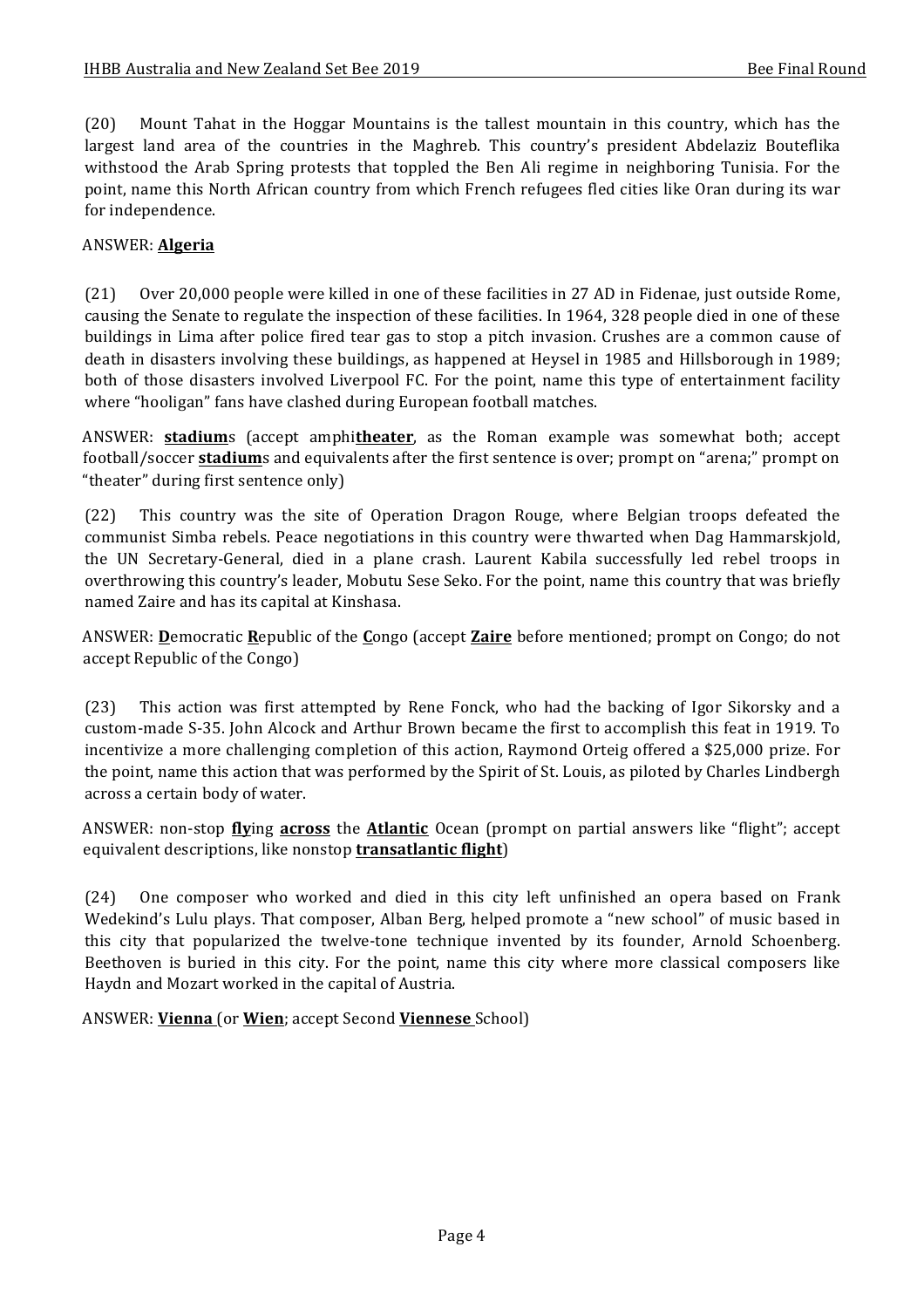$(25)$  The founder of this group formulated the daily "examen" prayer in his book, the Spiritual Exercises. Missionaries from this order created the Vietnamese alphabet and were the first to spread Catholicism to Japan as part of its 16th-century Asian mission led by Francis Xavier. Pope Francis is the first pope to be a member of this order. For the point, name this Catholic order founded by Ignatius of Loyola, known for its universities.

ANSWER: **Jesuits** (or the **Society of Jesus**; or **Societas Jesu**)

## **STOP!**

At most tournaments, the Finals will end here and the next questions will be tiebreaks.

**\*\*\*\*\*\*\*\*\*\*\*\*\*\*\*\*\*\*\*\*\*\*\*\*\*\*\*\*\*\*\*\*\*\*\*\*\*\*\*\*\*\*\*\*\*\*\*\*\*\*\*\*\*\*\*\*\*\*\*\*\*\*\*\*\*\*\*\*\*\*\*\*\*\*\*\*\*\*\*\*\*\*\*\*\*\*\*\*\*\***

(1) A legislator from this region used a derogatory Japanese slur for China while taking an oath of office. This city, which saw the rise of the Demosisto party, saw Yau Wai Ching lose her Kowloon West legislative council seat. Agnes Chow lost a 2018 by-election in, for the point, what island city where Joshua Wong was imprisoned during the Umbrella Movement?

#### ANSWER: **Hong Kong**

(2) One of these animals named Laika was picked up off the streets of Moscow and then sent on a one-way voyage into space. Another one of these animals named Balto helped deliver serum to stop an outbreak in Nome, Alaska, an event which is commemorated in the Iditarod race which these animals compete in. These animals were bred to hunt, resulting in breeds such as Borzois in Russia and Chesapeake Bay Retrievers in the USA. For the point, name these animals, including FDR's terrier, Fala, which are often kept as pets.

#### ANSWER: **Dog**s

(3) This man gave a speech promising to "break the bonds of mass misery" for those who live in "huts in villages," "not because we seek their votes, but because it is right." This President pledged to "support any friend" and "oppose any foe" to "secure the survival of liberty." This President's inauguration featured a Robert Frost reading, and he gave the advice "ask not what your country can do for you, ask what you can do for your country." For the point, name this first Catholic US president.

ANSWER: John Fitzgerald **Kennedy** (Accept JFK, prompt on Kennedy)

(4) The owner of Four Seasons resorts, Isadore Sharp, founded a marathon to fight this disease. Percival Pott discovered a form of this disease common to chimney sweeps, the first time it had been blamed on environmental factors. An athlete with this disease ran from St. John's, Newfoundland to Thunder Bay, Ontaro before dying in the Marathon of Hope. Terry Fox raised money for, for the point, what class of diseases that often presents with abnormal cell growth, causing tumors?

#### ANSWER: **cancer**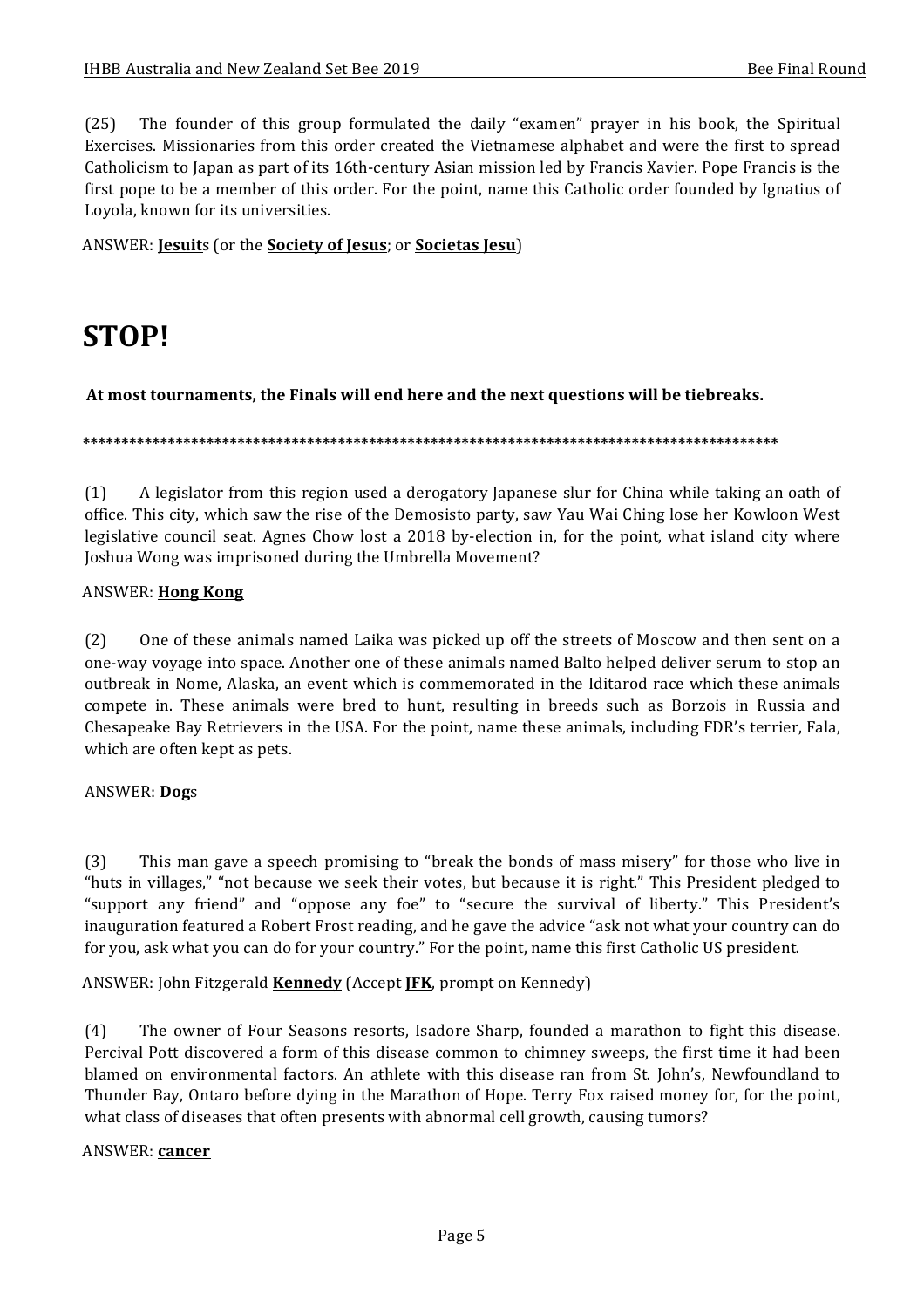(5) This island chain was home to the law of the Splintered Paddle during its monarchy. Monarchs such as David Kalakaua ruled this island chain until its annexation by the USA. Duke Kahanamoku helped develop surfing as a sport in this island chain on its Waikiki Beach. For the point, name this island chain, whose Queen Liliuokalani was overthrown, and which became the  $50<sup>th</sup>$  US state with a capital at Honolulu in the Central Pacific Ocean

#### ANSWER: **Hawaii**

#### **OTHER QUESTIONS (Can be used as backups if needed, not well suited for tiebreaks)**

(1) This man's military reforms were the subject of the Burghal Hidage, which described how a series of defensive "burhs" were established. After suffering a loss at Chippenham, this man was forced to hide in the Somerset marshes while his forces recovered. This man limited the size of the Danelaw after a victory at Edington against Guthrum, a Viking invader. For the point, name this English monarch who expanded Wessex's power in the late 9th century.

#### **ANSWER: Alfred the Great**

(2) This man's attempts to reform the Palmach special forces led to the Generals' Revolt. Racial unrest in Yemen prompted this man to launch Operation Magic Carpet, in which refugees were airlifted into his country. This man merged the Irgun and other militias into a unified defense force to fight the 1948 War of Independence, after which he led the Mapai party as the first head of state of his country. For the point, name this first Prime Minister of Israel.

#### ANSWER: David **Ben-Gurion**

(3) This battle featured Robert Toombs' valiant defense of Burnside's Bridge, where Union troops were stalled for three hours. The losing side in this battle took up defensive positions in Miller's Cornfield and Dunker Church. After winning control of a sunken road known as the "Bloody Lane," George McClellan was sacked for failing to follow up on his victory in this battle. For the point, name this 1862 battle in Maryland, the bloodiest single day of the Civil War.

#### ANSWER: Battle of **Antietam** (or Battle of **Sharpsburg**)

(4) This ruler's downfall was prophesied by Saint Dunstan after this man defecated into a baptismal font as a child. This ruler's navy was destroyed at the Battle of Maldon, forcing him to pay the Danegeld tribute. This man ordered the St. Brice's Day Massacre in an attempt to secure power, but was instead forced into exile when Sweyn Forkbeard invaded his kingdom. Edmund Ironside was the son of, for the point, what English king whose name misleadingly suggests poor preparation?

#### ANSWER: **Aethelred the Unready** (accept **Aethelred II**; prompt on Aethelred)

(5) This leader constructed the Sainte-Chapelle complex to house the Crown of Thorns and parts of the True Cross, which he had purchased from the Byzantines. A heavy defeat at Fariskur ended this leader's most famous campaign, in which he captured the city of Damietta. Blanche of Castile ruled in this leader's name while he fought in the Seventh Crusade. An outbreak of dysentery eventually killed this man while he was encamped in Tunisia. For the point, name this French king who was canonized in 1297.

#### ANSWER: **Louis IX** (accept **Saint Louis**; prompt on Louis)